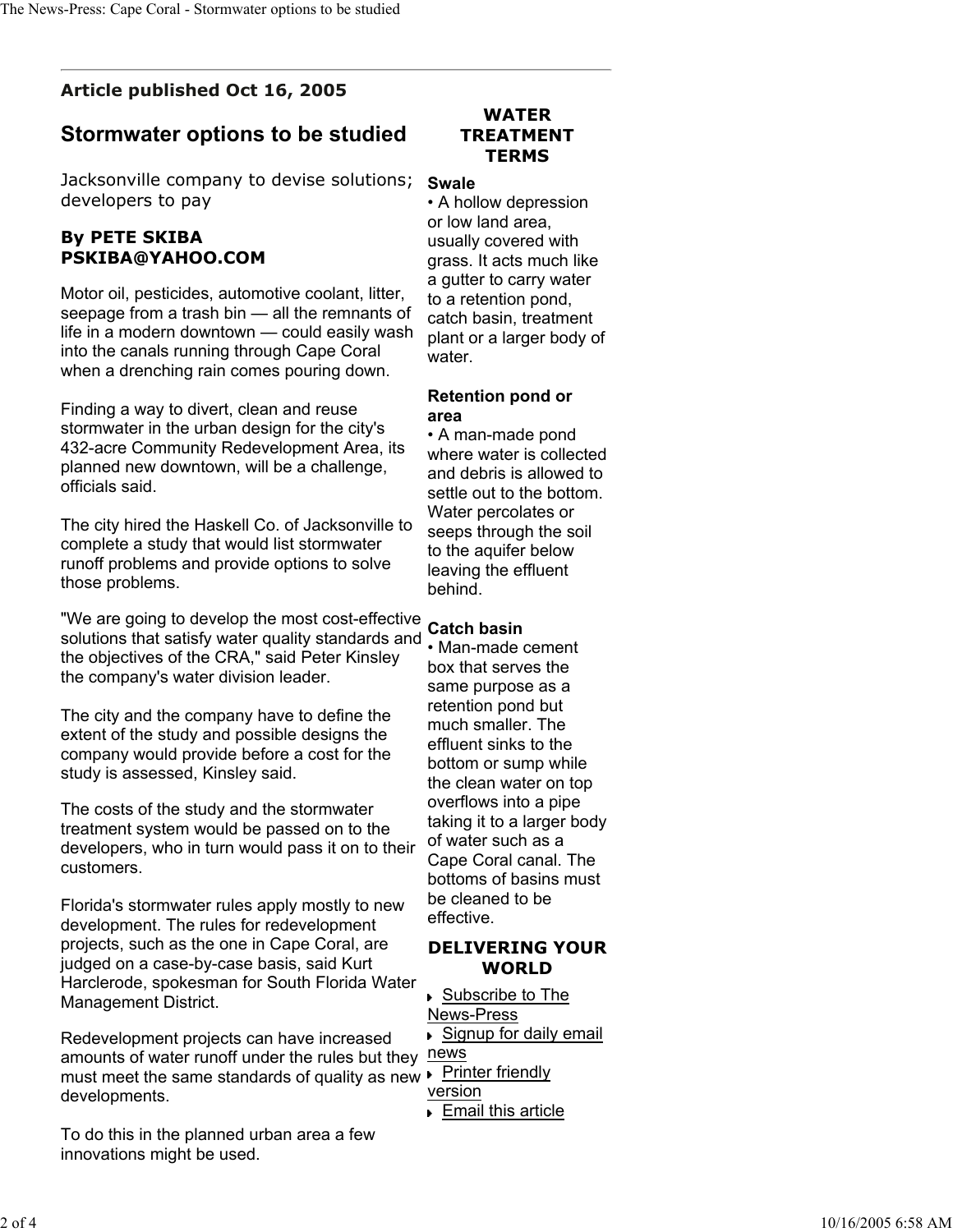Cape Coral does not have a stormwater treatment plant. One could be built in the community redevelopment area, Kinsley said. The water could be treated and then released into the canals.

Another option for the treated water would be to inject it back into the

The plant could be made architecturally attractive.

"I've seen a barn with cows out in front that was actually a water treatment plant," Kinsley said. "The architecture could be designed to match the CRA and there are ways to keep the smells inside the building."

Other possible solutions that have been used in places such as Martin

storage tanks hidden in parking garages and the design of parks with lakes to accompany the development. The lakes would act as holding areas for stormwater runoff in the area.

"That is some of what we will be doing with the study," Kinsley said. "Coming up with innovative solutions."

The objectives of the community redevelopment area include bringing offices, condominiums, free-parking garages, movie theaters, restaurants and other amenities to the city's downtown.

In rebuilding a downtown where people would be encouraged to park and walk, the designs envisioned by developers are modeled after Mediterranean main streets and squares.

The problem is that wherever people live, work and play they bring their cars, pets, takeout food containers and the other effluent that comes with a modern society.

Rain could take the trash to the canals without a way to clean or retain the nasty stuff. In an urban design putting the usual retention ponds and catch basins designed to hold water and allow the water to percolate through soil into the ground below wouldn't work, officials say.

Imagine walking down a main street and then coming upon a dry retention area in the middle of the block. It is a gap. A smile with a missing tooth is OK on a 10-year-old child, not a city street.

Encouraging downtown development involves making it economically feasible for the developers. It makes sense for a redevelopment area to

formerly the chief executive officer of South Florida Water Management District.

That is the same agency which will have to allow any plans for stormwater treatment in the community redevelopment area to be built.

"A good example is the system in West Palm Beach," Poole said. "The runoff from that site gets collected in a system that treats the water as a municipal supply source. Pollutants are removed and the water is returned to the city water system."

Treatment of stormwater as a city function allowed development of a very